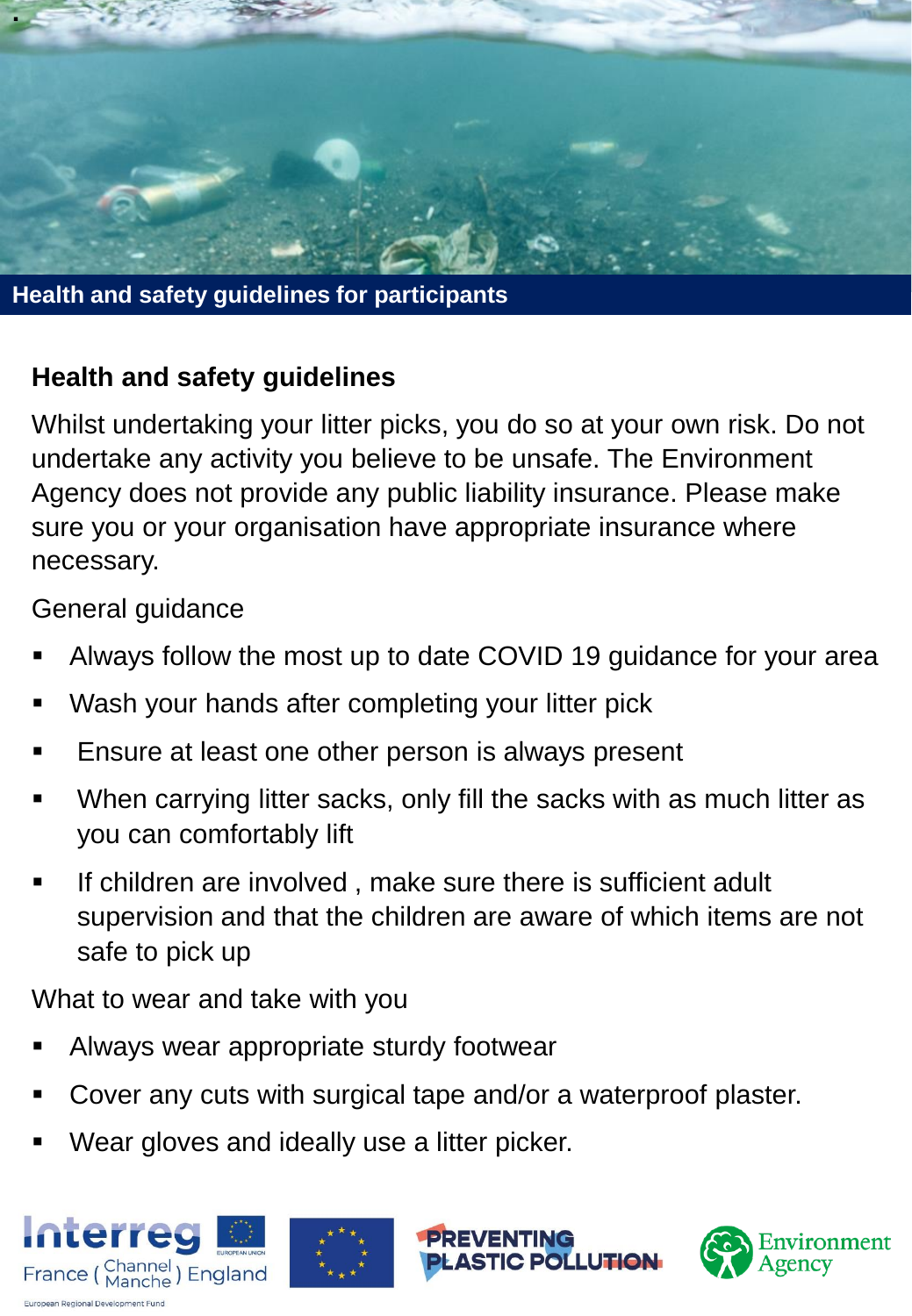

**Health and safety guidelines for participants**

- Wear clothing appropriate to the weather conditions
- In the sun cover up your skin, wear a sun hat and sunglasses, apply sun cream when necessary
- **EXTE Always carry a drink of water and take frequent breaks to avoid heat** stress.
- In cold or wet weather wear warm clothing and waterproofs if necessary

Hazards to look out for

- Be aware of environmental hazards e.g. electric fences, steep drops, uneven surfaces
- Take care near water. Do not go within two metres of a river, lake or the sea
- Take care near roads, use pavements or designated footpaths
- Check if fields contain livestock before entering. Only enter if safe to do so
- Be aware of the [risk of ticks](https://www.gov.uk/guidance/tick-surveillance-scheme), make sure skin is well covered particularly if walking in long grass. Check yourself for ticks and seek medical attention if required